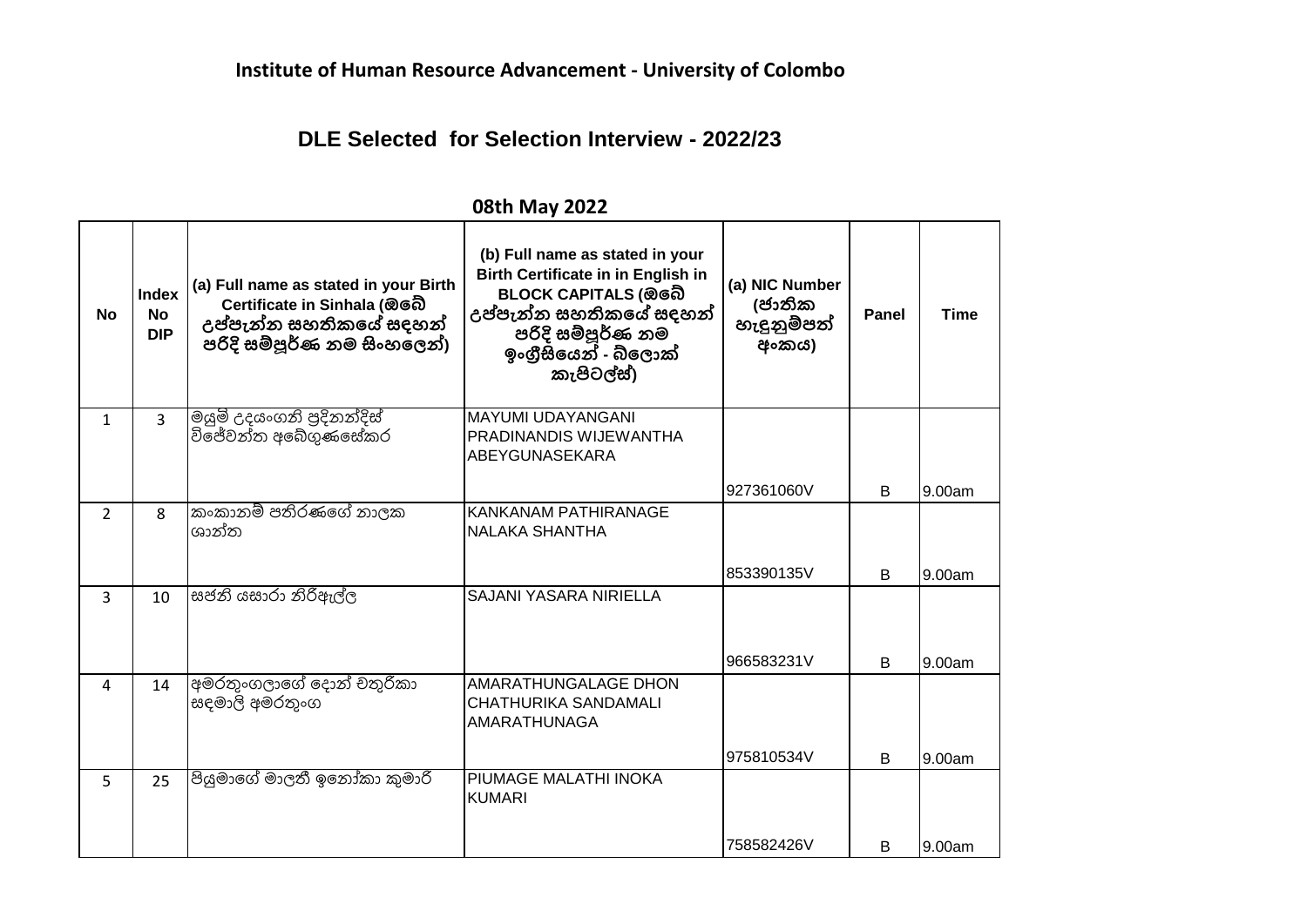| 6              | 28 | කසදෝරුගේ ජුඩ් නිශාන්ත පෙරේරා                           | KASADORUGE JUDE NISHANTHA<br><b>PERERA</b>                                      |            |   |        |
|----------------|----|--------------------------------------------------------|---------------------------------------------------------------------------------|------------|---|--------|
|                |    |                                                        |                                                                                 | 713022055V | B | 9.00am |
| $\overline{7}$ | 37 | ගිහාන් මධුසංක දිසානායක                                 | <b>GIHAN MADHUSANKE</b><br><b>DISSANAYAKE</b>                                   |            |   |        |
|                |    |                                                        |                                                                                 | 940421292v | B | 9.00am |
| 8              | 41 | උබේසිංහ ආරච්චිලාගේ කසුන්<br>ගයාෂාන් උබේසිංහ            | <b>UBEYSINGHE ARACHCHILAGE</b><br>KASUN GAYASHAN UBEYSINGHE                     |            |   |        |
|                |    |                                                        |                                                                                 | 901710775V | B | 9.00am |
| 9              | 43 | ඇස්වද්දුමේ ගෙදර දූෂාන්                                 | ASWADDUME GEDARA DUSHAN                                                         |            |   |        |
|                |    |                                                        |                                                                                 | 772100264v | B | 9.00am |
| 10             | 45 | ජයවීර මුහන්දිරම්ගේ සොනාලී<br>තිසරි පියංගි              | JAYAWEERA MUHAMDIRAMGE<br>SONALI THISARI PRIYANGI                               |            |   |        |
|                |    |                                                        |                                                                                 | 948631172v | B | 9.00am |
| 11             | 48 | කරාගොඩ පතිරණගේ හර්ෂණී<br>සුරංගා පතිරණ.                 | KARAGODA PATHIRANAGE<br>HARSHANI SURANGA PATHIRANA                              |            |   |        |
|                |    |                                                        |                                                                                 | 916113226V | B | 9.00am |
| 12             | 49 | ගගපහන විතාන ආරච්චිලාගේ<br>මදූරංග දිල්ශාන් විතානගේ      | <b>GANGAPAHANA WITHANA</b><br>ARACHCHILAGE MADURANGA<br><b>DILSHAN WITHANAG</b> |            |   |        |
|                |    |                                                        |                                                                                 | 96212345 v | B | 9.00am |
| 13             | 62 | විජේතුංග ලොකුපිටුම්පගේ දොන්<br> කසුන් හිරන්ත විජේවර්ධන | WIJETHUNGA LOKUPITUMPAGE<br>DON KASUN HIRANTHA<br>WIJEWARDANE                   |            |   |        |
|                |    |                                                        |                                                                                 | 863542359V | В | 9.00am |
| 14             | 66 | සුපිපි ජයංගා                                           | <b>SUPIPI JAYANGA</b>                                                           |            |   |        |
|                |    |                                                        |                                                                                 | 918440720V | B | 9.00am |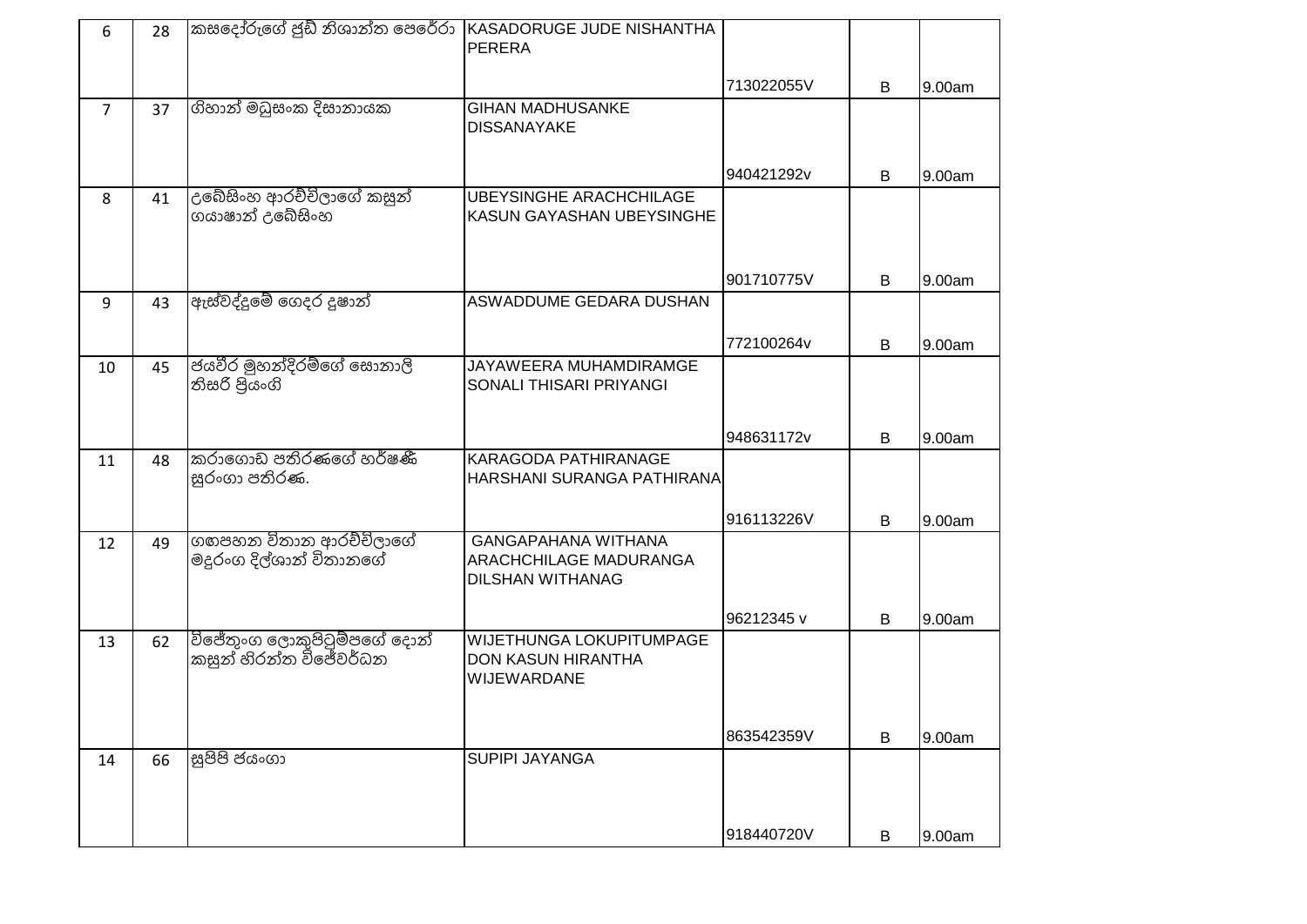| 15 | 70 | වර්ණකුලසූරිය මහවඩුගෙ <sup>ි</sup> ඉමාෂා<br>චන්දුමාලි වාස්         | WARNAKULASURIYA<br>MAHAWADUGE IMASHA<br><b>CHANDRAMALI VAAS</b>                          |              |   |         |
|----|----|-------------------------------------------------------------------|------------------------------------------------------------------------------------------|--------------|---|---------|
|    |    |                                                                   |                                                                                          | 935740355V   | В | 9.00am  |
| 16 | 73 | ඉනුරි අංජනා කුමාරසිංහ                                             | <b>INURI ANJANA KUMARASINGHE</b>                                                         |              |   |         |
|    |    |                                                                   |                                                                                          | 958130716V   | B | 12.30pm |
| 17 | 74 | වර්ණකුලසූරිය මහවඩුගේ වර්ණා<br>ලක්රාණි වාස්                        | WARNAKULASURIYA<br>MAHAWADUGE VARNA LAKRANI<br>VAAS                                      |              |   |         |
|    |    |                                                                   |                                                                                          | 925042765V   | B | 12.30pm |
| 18 | 77 | ජයකුමාර් කෝමදී කල්පනා                                             | JEYAKUMAR KOMATHY KALPANA                                                                |              |   |         |
|    |    |                                                                   |                                                                                          | 945160160V   | B | 12.30pm |
| 19 | 82 | ව්ඡේසුන්දර මුදියන්සේලාගේ<br>චන්දිමාල් චින්තක බන්ඩාර<br>ව්ඡේසුන්දර | <b>WIJESUNDARA</b><br>MUDIYANSELAGE CHANDIMAL<br>CHINTHAKA BANDARA<br><b>WIJESUNDARA</b> | 852191562V   |   |         |
| 20 | 84 |                                                                   |                                                                                          |              | В | 12.30pm |
|    |    | උඩුවරගේ ඉරන්දි චාමිකා ජයනි<br>පෙරේරා                              | Uduwarage Irandi Chamika Jayani<br>Perera                                                | 935640695V   | B | 12.30pm |
| 21 | 86 |                                                                   |                                                                                          |              |   |         |
|    |    | මාරසිංහ පතිරණලාගේ චාමර<br>මධුසංඛ රාජපක්ෂ                          | MARASINGHA PATHIRANALAGHE<br>CHAMARA MADUSANKA<br><b>RAJAPAKSHA</b>                      | 198835002205 | B | 12.30pm |
| 22 | 89 |                                                                   |                                                                                          |              |   |         |
|    |    | හෙට්ටිආරච්චිගේ දොන් ඉසුරි මල්ෂා<br>ආශිර්වාදිනි                    | <b>HETTIARACHCHIGE DON ISURI</b><br><b>MALSHA ASHIRWADINI</b>                            | 996161340V   | B | 12.30pm |
| 23 | 91 |                                                                   |                                                                                          |              |   |         |
|    |    | යටිනුවර ගෙදර සංඛ මධුෂාන් කුමාර  MADUSHAN KUMARA                   | YTINUWARA GEDARA SANKA                                                                   | 930571679v   | B | 12.30pm |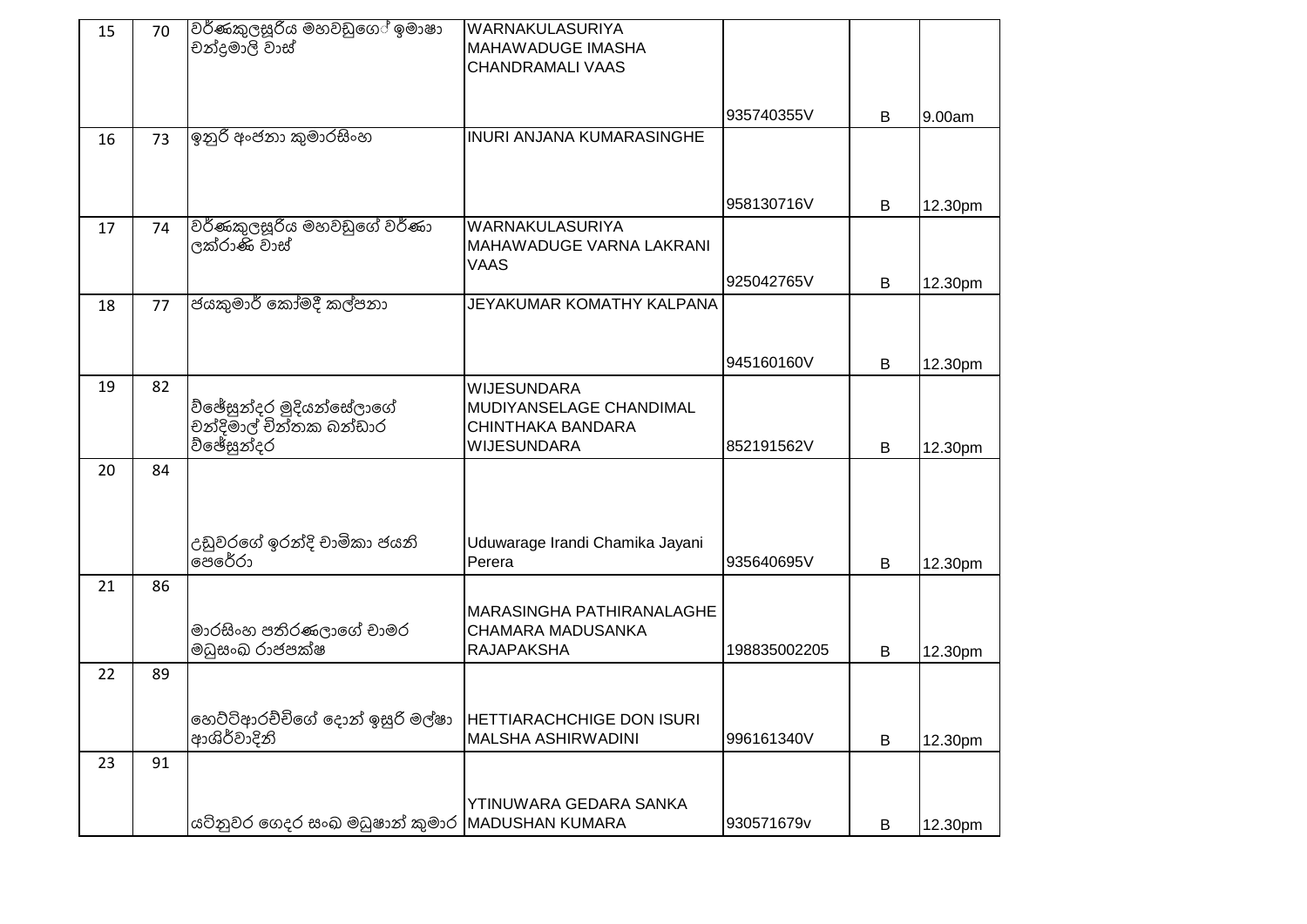| 24 | 95  |                                                        |                                                                      |              |                |         |
|----|-----|--------------------------------------------------------|----------------------------------------------------------------------|--------------|----------------|---------|
|    |     |                                                        |                                                                      |              |                |         |
|    |     | හිනිදුම කපුගේ හෙෂාන් තරිදු<br>පියංකර                   | HINIDUMA KAPUGE HESHAN<br>THARINDU PRIYANKARA                        | 199914100422 | B              | 12.30pm |
| 25 | 96  |                                                        | SAMARARATNA KODIKARA                                                 |              |                |         |
|    |     | සමරරත්න කොඩිකාර<br>කංකානම්ගේ සුනේතුා දිල්රුක්ෂි        | KANKANAMGE SUNETHRA<br><b>DILRUKSHI</b>                              | 197955601706 | B              | 12.30pm |
| 26 | 104 |                                                        |                                                                      |              |                |         |
|    |     | ෂෙහානි මල්ෂා                                           | SHEHANI MALSHA                                                       | 957030483v   | B              | 12.30pm |
| 27 | 105 |                                                        |                                                                      |              |                |         |
|    |     | තෙන්නකෝන් ආරච්චිගේ නිශාදි<br>තෙන්නකෝන්                 | <b>THENNAKOON ARACHCHIGE</b><br><b>NISHADI THENNAKOON</b>            | 957292437v   | B              | 12.30pm |
| 28 | 108 |                                                        |                                                                      |              |                |         |
|    |     | අබේරත්න හේරත් මුදියන්සේලාගේ<br>සසිදු පියුමාල් අබේරුත්න | <b>ABERATHNA HERATH</b><br>MUDIYANSELAGE SASINDU<br>PIUMAL ABERATHNA | 981341309 V  | B              | 12.30pm |
| 29 | 114 |                                                        |                                                                      |              |                |         |
|    |     | සාවිතිු ලක්ෂිලා වැදිසිංහ                               | <b>SAVITHRI LAKSHILA</b><br><b>WEDISINGHE</b>                        | 928284492V   | B              | 12.30pm |
| 30 | 4   | රත්නායක මුදියන්සේලාගේ සඳුන්<br>චතුරංග ආරියරත්න         | RATHNAYAKA MUDIYANSELAGE<br>SANDUN CHATHURANGA                       |              |                |         |
|    |     |                                                        | ARIYARATHNA                                                          | 871200220V   | $\overline{A}$ | 9.00am  |
| 31 | 11  | නල්ලපෙරුම අබේවිකුම ජයතිලක<br>වයලට් සරෝජනී.             | NALLAPERUMA ABEYWICKRAMA<br>JAYATHILAKA VIOLET SAROJANI              |              |                |         |
|    |     |                                                        |                                                                      | 687880471V   | A              | 9.00am  |
| 32 | 19  | මධුෂිකා දර්ශනී පියංකා ගාල්ලගේ                          | <b>MADUSHIKA DARSHANI</b><br>PRIYANKA GALLAGE                        |              |                |         |
|    |     |                                                        |                                                                      | 945750537V   | A              | 9.00am  |
| 33 | 20  | අවිශ්කා ඉන්දීවරී                                       | AVISHKA INDIWARI                                                     | 976341163V   | A              | 9.00am  |
| 34 | 27  | ජයසිංහ අරච්චිල්ලාගේ අකිල ශමිත්<br>ජයසිංහ               | <b>JAYASINGHA ARACHCHILLAGE</b><br>AKILA SHAMITH JAYASINGHA          |              |                |         |
|    |     |                                                        |                                                                      | 912411095V   | A              | 9.00am  |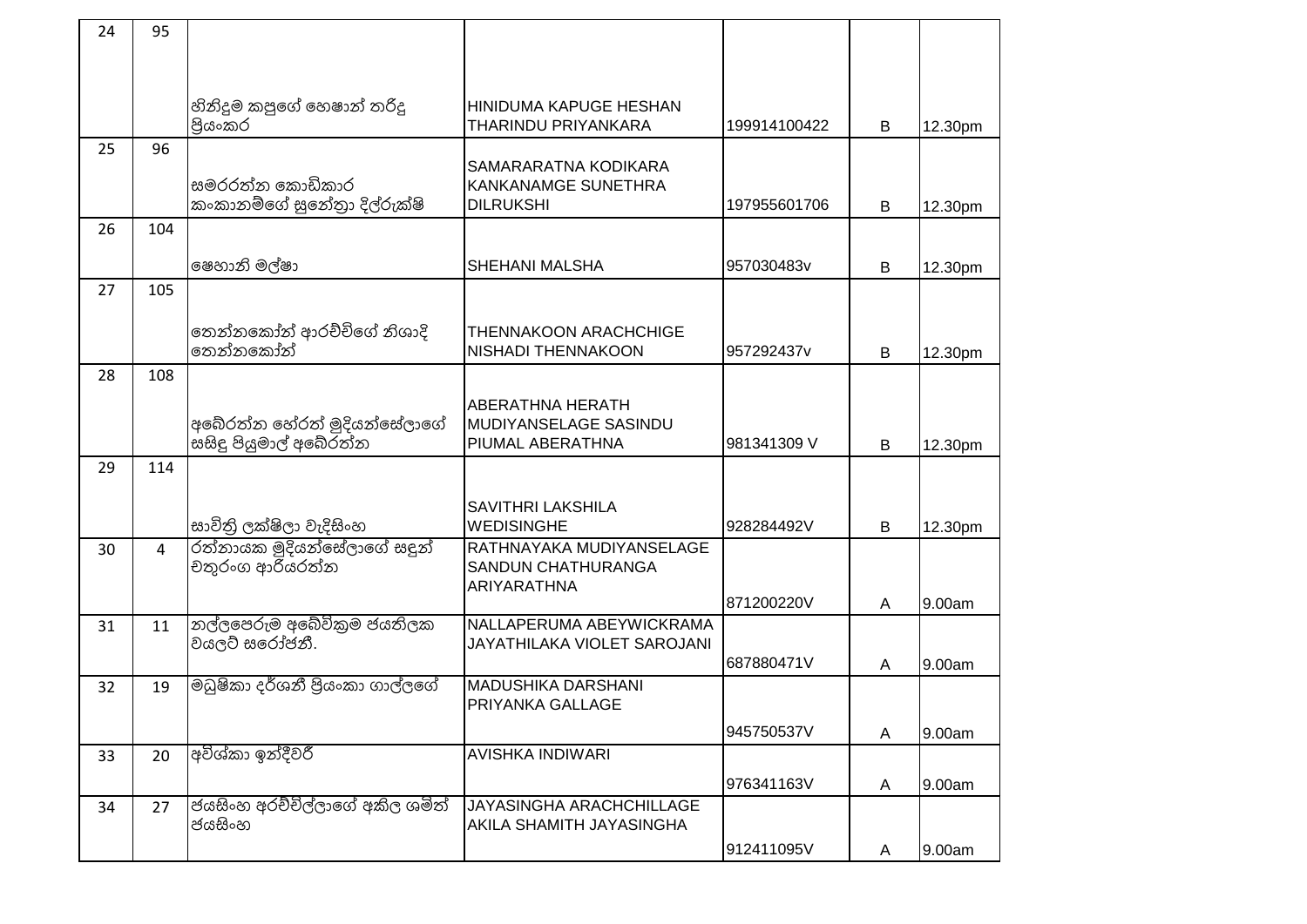| 35 | 34 | කන්දඋඩ ආරච්චිගේ ධූහන් මදූෂාන්                     | KANDAUDA ARACHCHIGE<br>DHYAN MADUSHAN                               |              |   |        |
|----|----|---------------------------------------------------|---------------------------------------------------------------------|--------------|---|--------|
|    |    |                                                   |                                                                     | 950760869V   | A | 9.00am |
| 36 | 36 | පුදීප් නිශාන්ත සායක්කාරගේ                         | PRADEEP NISHANTHA<br><b>SAYAKKARAGE</b>                             |              |   |        |
|    |    |                                                   |                                                                     | 763390047V   | A | 9.00am |
| 37 | 38 | අමරකෝන් මුදියන්සේ්ලාගේ<br>ජනක් බංඩාර අමරකෝන්      | AMARAKOON MUDIYANSELAGE<br>JANAK BANDARA AMARAKOON                  |              |   |        |
|    |    |                                                   |                                                                     | 933240088v   | A | 9.00am |
| 38 | 39 | බලාපුවඩුගේ හේෂාණි රාජිකා<br>කාමලින් මැන්දිස්      | <b>BALAPUWADUGE HESHANI</b><br>RAJIKA CAMALIN MENDIS                |              |   |        |
|    |    |                                                   |                                                                     | 856991784V   | A | 9.00am |
| 39 | 40 | බෙත්මගේ උදිතා සුභානි මධුමාලි<br>පෙරේරා            | BETHMAGE UDITHA SUBANI<br><b>MADUMALI PERERA</b>                    |              |   |        |
|    |    |                                                   |                                                                     | 827604534V   | A | 9.00am |
| 40 | 42 | සමන් කපිල කුමාර                                   | <b>SAMAN KAPILA KUMARA</b>                                          |              |   |        |
|    |    |                                                   |                                                                     | 762712636V   | A | 9.00am |
| 41 | 44 | අත්තනායක මුදියන්සේලාගේ<br>නාලනී කුසුමලතා මැණිකේ   | ATTHANAYAKA<br>MUDIYANSELAGE NALANI<br>KUSUMLATHA MENIKE            |              |   |        |
|    |    |                                                   |                                                                     | 197660702364 | A | 9.00am |
| 42 | 47 | රුබසිංහගේ ෂෙහානි ලක්ෂිකා                          | RUBASINGHAGE SHEHANI<br><b>LAKSHIKA</b>                             |              |   |        |
|    |    |                                                   |                                                                     | 997081811V   | A | 9.00am |
| 43 | 52 | ඉමියා රාලලාගේ පිුයන්ත බංඩාර                       | IMIYA RALALAGE PRIYANTHA<br>BANDARA                                 |              |   |        |
|    |    |                                                   |                                                                     | 841472519 V  | A | 9.00am |
| 44 | 60 | රජකරැණා හේරත් මුදියන්සේලාගේ<br>අමිල නුවන් රජකරැණා | RAJAKARUNA HERATH<br>MUDIYANSELAGE AMILA NUWAN<br><b>RAJAKARUNA</b> |              |   |        |
|    |    |                                                   |                                                                     | 199023000104 | A | 9.00am |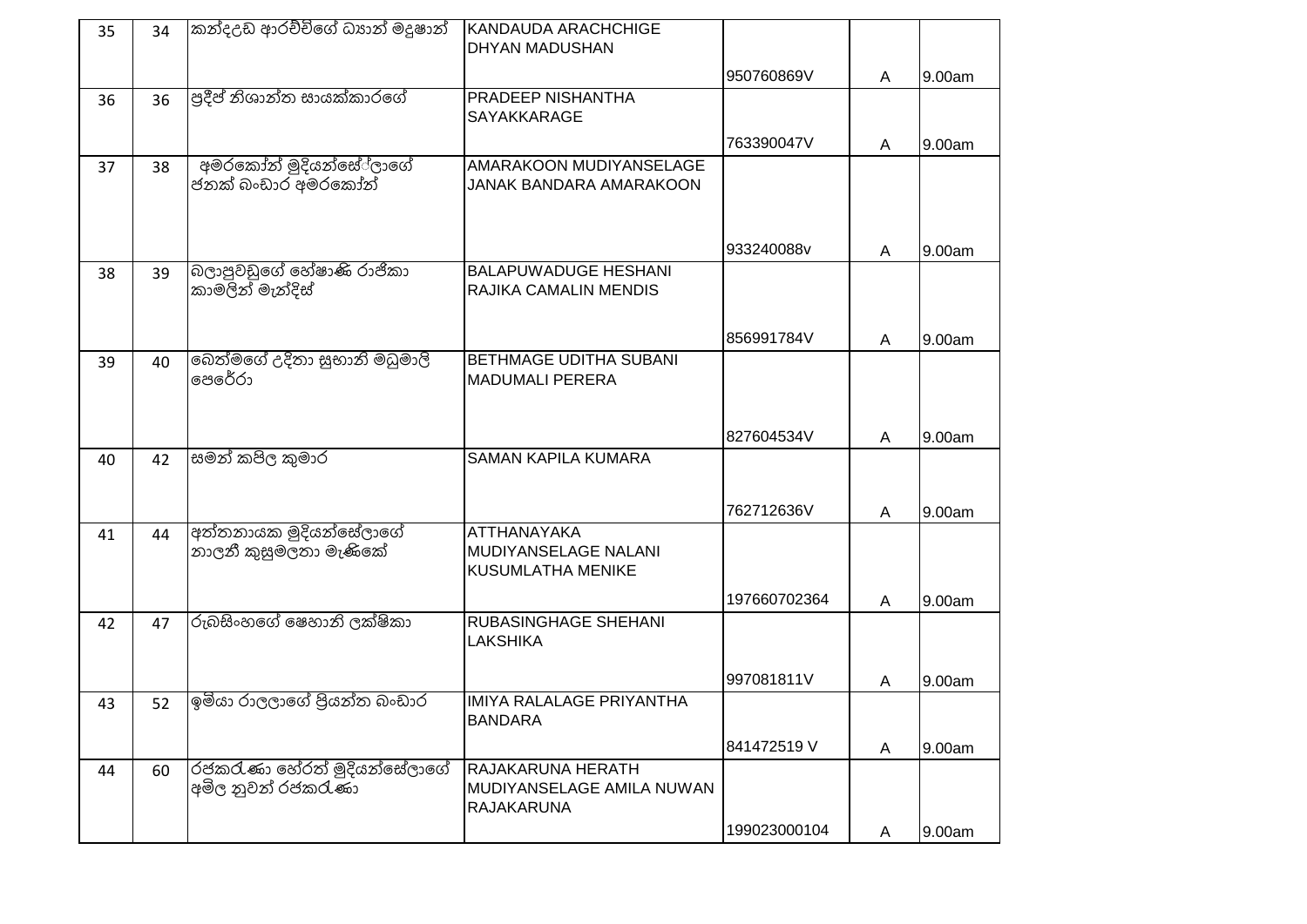| 45 | 63 | කරුණානායක ඉන්දිකා ලක්මිණී          | KARUNANAYAKA INDIKA LAKMINI     |              |                |         |
|----|----|------------------------------------|---------------------------------|--------------|----------------|---------|
|    |    |                                    |                                 |              |                |         |
|    |    |                                    |                                 |              |                |         |
|    |    |                                    |                                 | 197970003042 | $\overline{A}$ | 9.00am  |
| 46 | 64 | මල්කා රශ්මිණි රණවීර                | <b>MALKA RASHMINI RANAWEERA</b> |              |                |         |
|    |    |                                    |                                 |              |                |         |
|    |    |                                    |                                 | 987370254V   | A              | 12.30pm |
| 47 | 65 | හපුකොටුවේ හේරත්                    | <b>HAPUKOTUWE HERATH</b>        |              |                |         |
|    |    | මුදියන්සෙ <sup>්</sup> ලාගේ තැන්නේ | MUDHIYANSELAGE THANNE           |              |                |         |
|    |    | නේනේ මොනිකා කුමාරි                 | HENE MONIKA KUMARI              |              |                |         |
|    |    | විකුමසිංහ මැණිකෙ                   | WICKRAMASINGHE MENIKE           |              |                |         |
|    |    |                                    |                                 |              |                |         |
|    |    |                                    |                                 | 778251221v   | A              | 12.30pm |
| 48 | 67 | නම්බුකාර ගමගේ ජීවනී සුරංගා         | NAMBUKARA GAMAGE JEEWANI        |              |                |         |
|    |    |                                    | <b>SURANGA</b>                  |              |                |         |
|    |    |                                    |                                 |              |                |         |
|    |    |                                    |                                 | 767240759V   | $\overline{A}$ | 12.30pm |
| 49 | 69 | අතුකෝරලගේ දොන් නෙලූකා              | ATHUKORALAGE DON NELUKA         |              |                |         |
|    |    | ෂාමෙන් පෙරේරා                      | <b>SHARMAIN PERERA</b>          |              |                |         |
|    |    |                                    |                                 |              |                |         |
|    |    |                                    |                                 |              |                |         |
|    |    |                                    |                                 | 746522070V   | A              | 12.30pm |
| 50 | 71 | සන්දරාදුර කුෂානි වත්සලා සිල්වා     | SANDARADURA KUSHANI             |              |                |         |
|    |    |                                    | WATHSALA SILVA                  |              |                |         |
|    |    |                                    |                                 | 948541432v   | A              | 12.30pm |
| 51 | 72 | ගාල්ලගේ දොන් දීප්ත බුද්ධික         | <b>GALLAGE DHON DEEPTHA</b>     |              |                |         |
|    |    | ධර්මසිරි                           | <b>BUDDHIKA DHARMASIRI</b>      | 198421604125 | $\overline{A}$ | 12.30pm |
| 52 | 83 |                                    |                                 |              |                |         |
|    |    |                                    |                                 |              |                |         |
|    |    | කලෙහෙ කන්කානමගේ රෂිකා              | KALAHE KANKANAMAGE              |              |                |         |
|    |    | පියදර්ශනී                          | RASHIKA PRIYADARSHANI           | 198052501611 | A              | 12.30pm |
| 53 | 86 |                                    |                                 |              |                |         |
|    |    |                                    | MARASINGHA PATHIRANALAGHE       |              |                |         |
|    |    | මාරසිංහ පතිරණලාගේ චාමර             | CHAMARA MADUSANKA               |              |                |         |
|    |    | මධුසංඛ රාජපක්ෂ                     | <b>RAJAPAKSHA</b>               | 198835002205 | A              | 12.30pm |